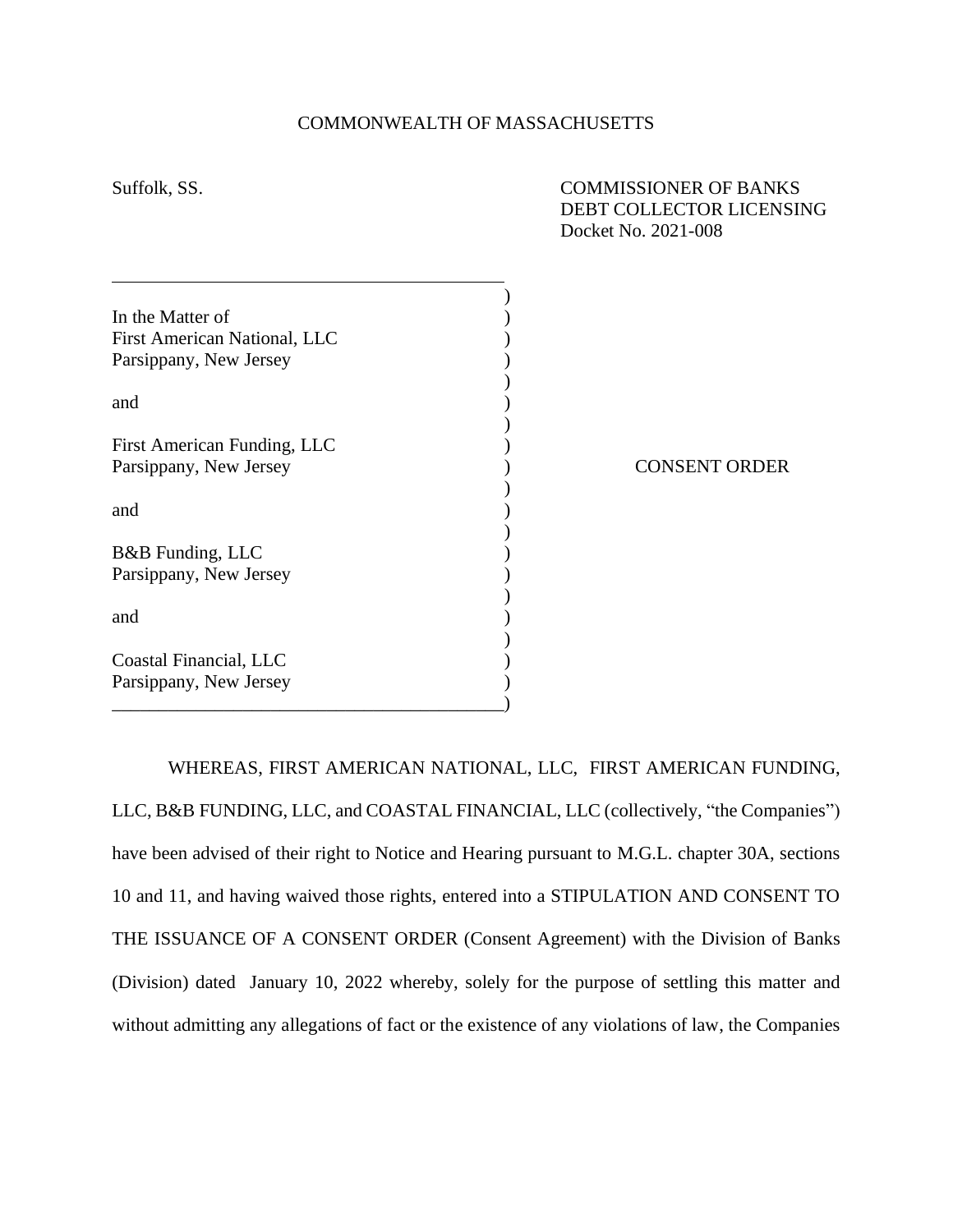agree to the issuance of this CONSENT ORDER (Consent Order) by the Commissioner of Banks (Commissioner);

WHEREAS, the Division, through the Commissioner, has jurisdiction over the licensing and regulation of persons and entities engaged in the business of a debt collector in Massachusetts pursuant to M.G.L. chapter 93, sections 24 through 28 and 209 C.M.R. 18.00 *et seq.*;

WHEREAS, the Companies are, and at all relevant times have been, foreign companies conducting business in Massachusetts, with their main office located at 1055 Parsippany Blvd, Ste 200, Parsippany, New Jersey, 07054;

WHEREAS, Ira F. Bailey is, and at all relevant times has been, the manager of the Companies;

WHEREAS, the Companies have never applied for a license to engage in the business of a debt collector in Massachusetts;

WHEREAS, on or about October 6, 2021, the Division received information that the Companies may be engaged in the business of a debt collector without the requisite license;

WHEREAS, books and records reviewed by the Division revealed that the Companies have engaged in the business of a debt collector from at least on or about May 28, 2020 to on or about December 14, 2021 in Massachusetts without the requisite license; and

WHEREAS, First American Trust, LLC, is an entity related to the Companies described above. Previously, on or about April 23, 2020, the Commissioner issued a Cease Directive directing First American Trust, LLC to cease engaging in debt collection activity that is in violation of M.G.L. 93, section 24A;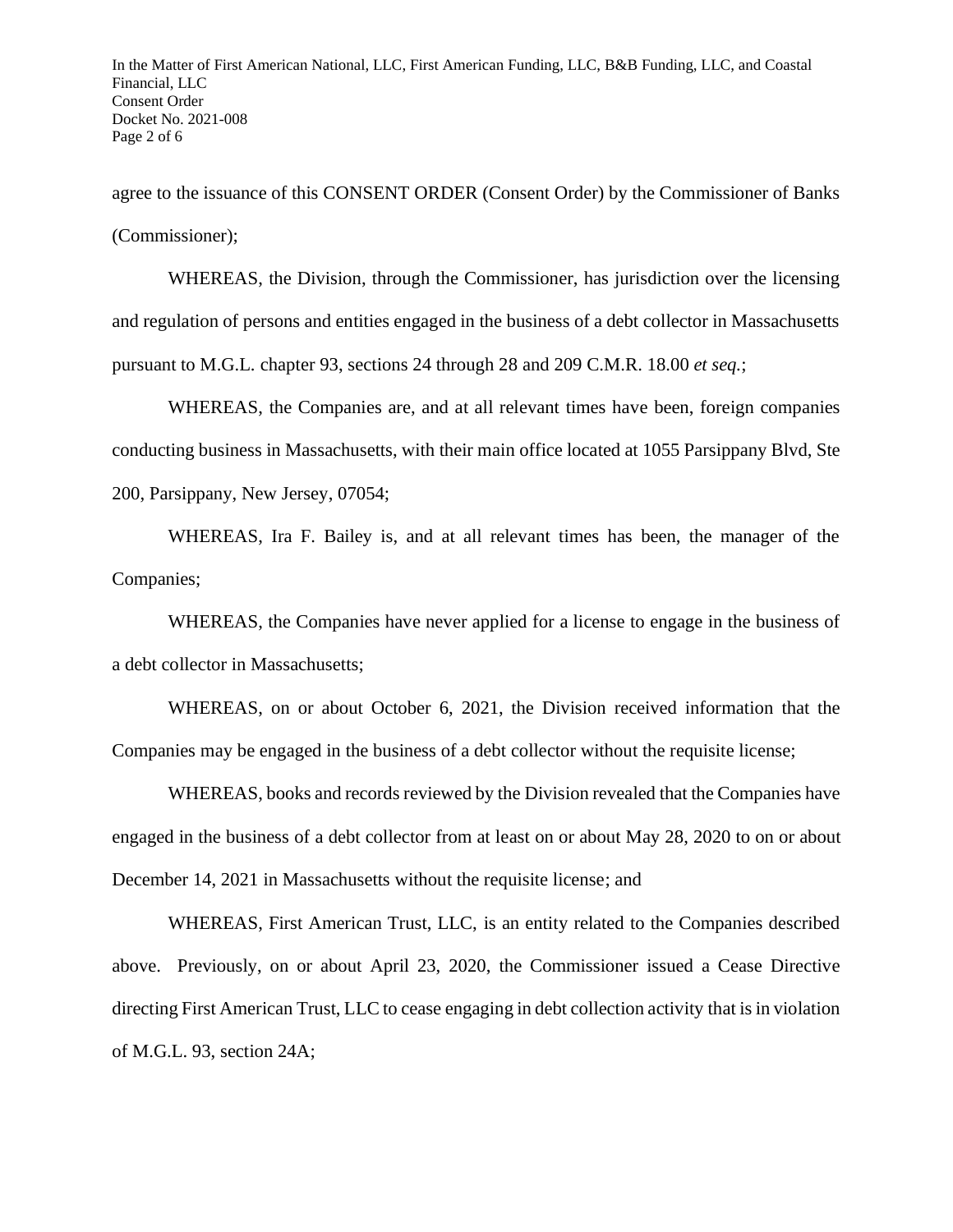WHEREAS, First American Trust, LLC, is and at all relevant times has been, a foreign company conducting business in Massachusetts, with its main office located at 1055 Parsippany Blvd, Ste 200, Parsippany, New Jersey, 07054;

WHEREAS, Ira F. Bailey is, and at all relevant times has been, one of the managers of First American Trust, LLC;

WHEREAS, on or about March 18, 2019, the Division received information that First American Trust, LLC may be engaged in the business of a debt collector without the requisite license;

WHEREAS, books and records reviewed by the Division revealed that First American Trust, LLC engaged in the business of a debt collector from at least on or about November 1, 2019 to on or about April 23, 2020 in Massachusetts without the requisite license;

WHEREAS, as a result of the review of the aforementioned unlicensed debt collection activity by First American Trust, LLC, as described above, on or about April 23, 2020, the Commissioner issued First American Trust, LLC a Cease Directive directing First American Trust, LLC to cease engaging in debt collection activity that is in violation of M.G.L. 93, section 24A;

WHEREAS, based on First American Trust, LLC's representations to the Division, First American Trust, LLC has utilized a licensed company to engage in the business of a debt collector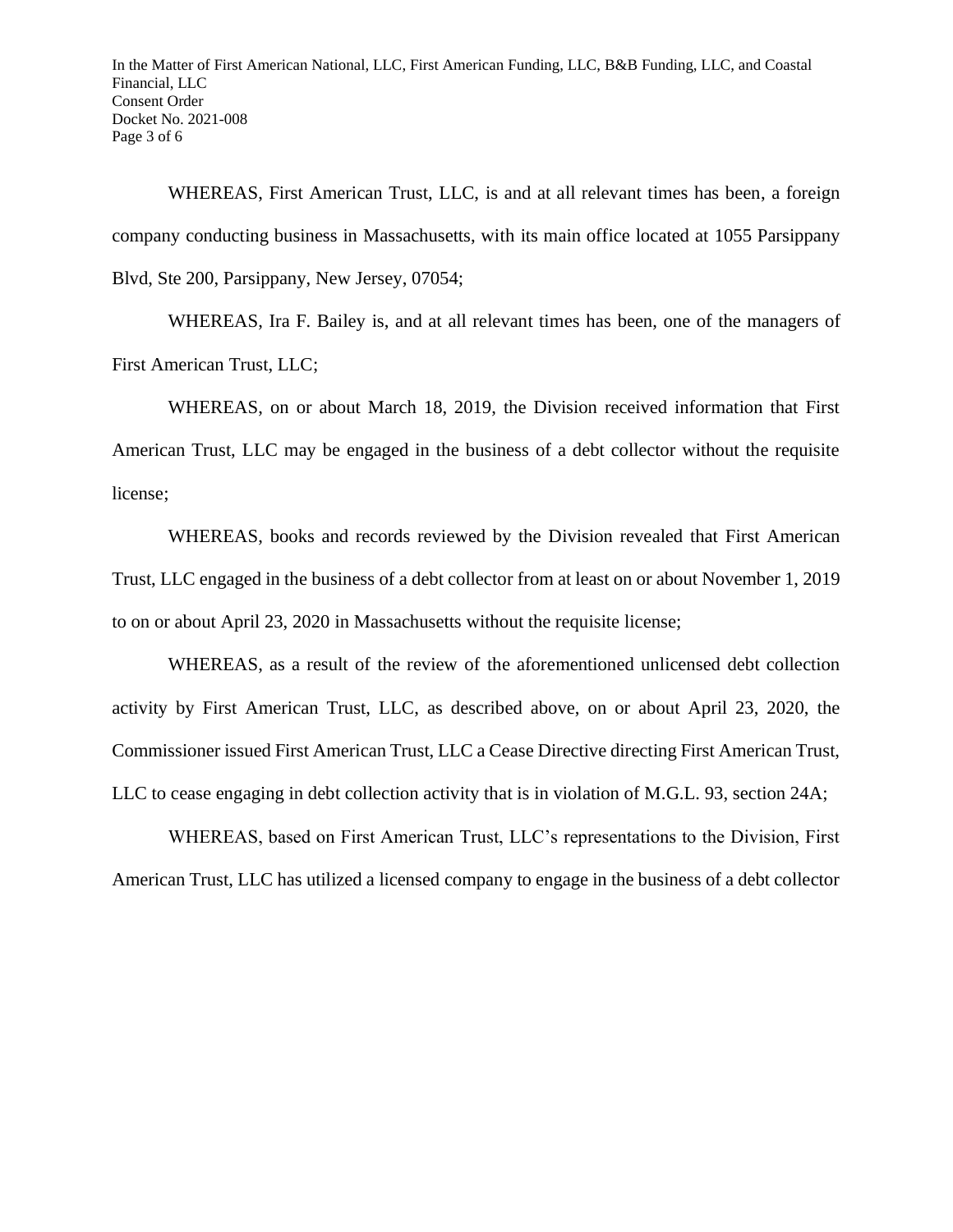In the Matter of First American National, LLC, First American Funding, LLC, B&B Funding, LLC, and Coastal Financial, LLC Consent Order Docket No. 2021-008 Page 4 of 6

in Massachusetts to collect debts on accounts in Massachusetts on their behalf since the effective date of the April 23, 2020 Cease Directive; and

WHEREAS, the parties now seek to resolve by mutual agreement the matters identified above.

## ORDER

NOW COME the parties in the above-captioned matter, the Division and the Companies, and stipulate and agree as follows:

- 1. The Companies shall pay an administrative penalty to the Division in the amount of ten thousand dollars (\$10,000.00). The penalty shall be due upon execution of the Consent Order and shall be payable by check to the "Commonwealth of Massachusetts," mailed to the Division of Banks, Attn: Consumer Finance Examination Unit, 1000 Washington Street, 10th Floor, Boston, Massachusetts 02118.
- 2. The Companies shall immediately cease and desist from engaging in any business activity that is prohibited in Massachusetts, including but not limited to engaging in the business of a debt collector in violation of M.G.L. chapter 93, sections 24 through 28.
- 3. The Companies shall establish, implement, and maintain adequate internal policies and procedures to ensure that the Companies refrain from engaging in any business activity that is prohibited in Massachusetts, including but not limited to engaging in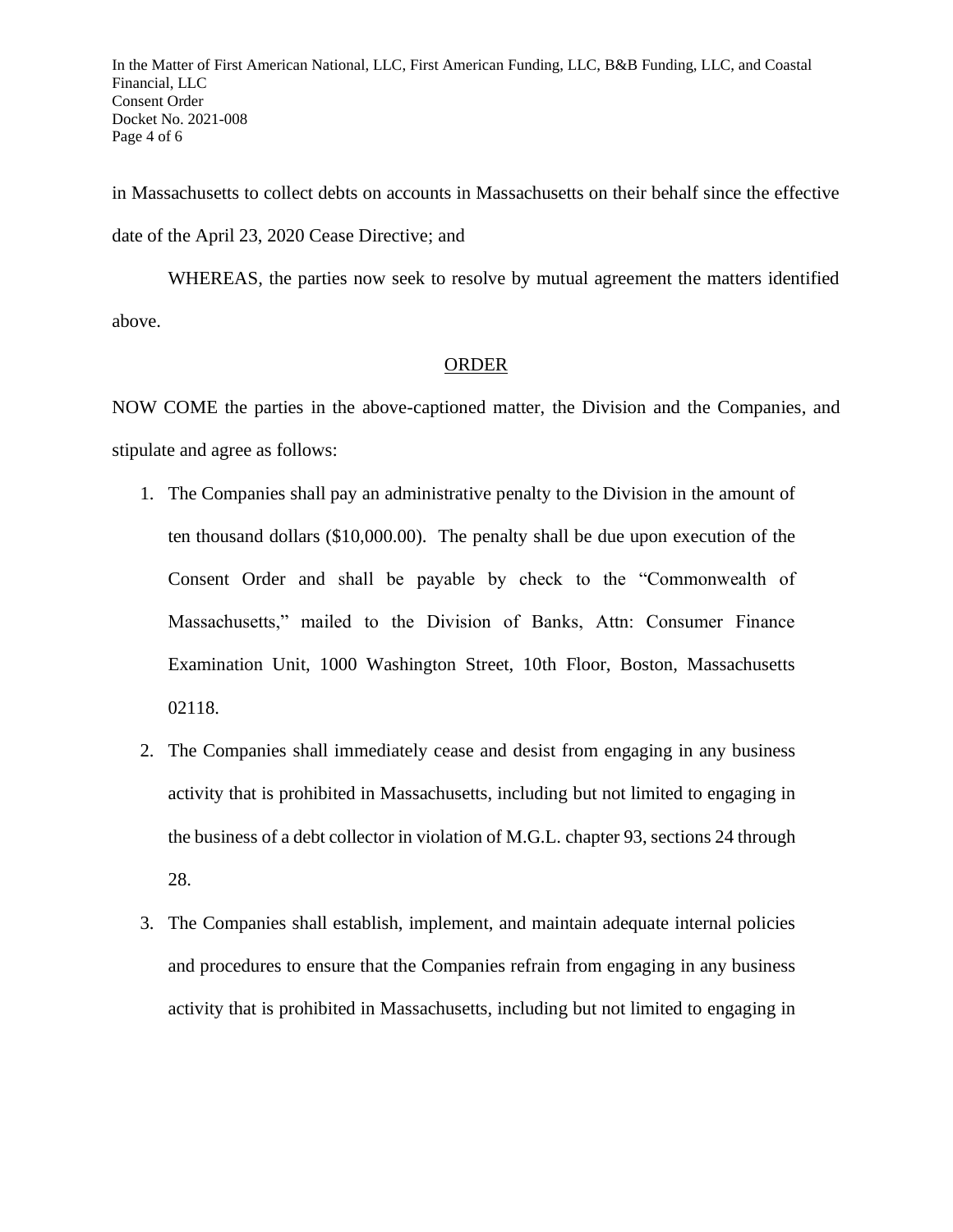the business of a debt collector, in violation of M.G.L. chapter 93, sections 24 through 28.

- 4. Nothing in this Consent Order shall be construed as permitting the Companies to violate any law, rule, regulation, or regulatory bulletin to which the Companies are subject.
- 5. Failure to comply with the terms of this Consent Order shall constitute grounds for formal regulatory action pursuant to applicable provisions of the General Laws of the Commonwealth of Massachusetts.
- 6. This Consent Order shall become effective immediately upon the date of its issuance.
- 7. The provisions of this Consent Order shall be binding upon the Companies and their respective subsidiaries, officers and directors, successors and assigns, and those persons in active participation with them, directly or indirectly, acting individually or through any corporate or other entity.
- 8. In consideration of this Consent Order, the Division agrees not to pursue any other remedial measures, sanctions or penalties relative to this matter unless the Division is made aware of material information that is not addressed in this Consent Order, or if the Companies fail to comply with the terms of this Consent Order.
- 9. The provisions of this Consent Order shall not limit, estop, or otherwise prevent any other state agency or department, from taking any other action under separate authority affecting the Companies or any of their officers and directors, or their successors or assigns.